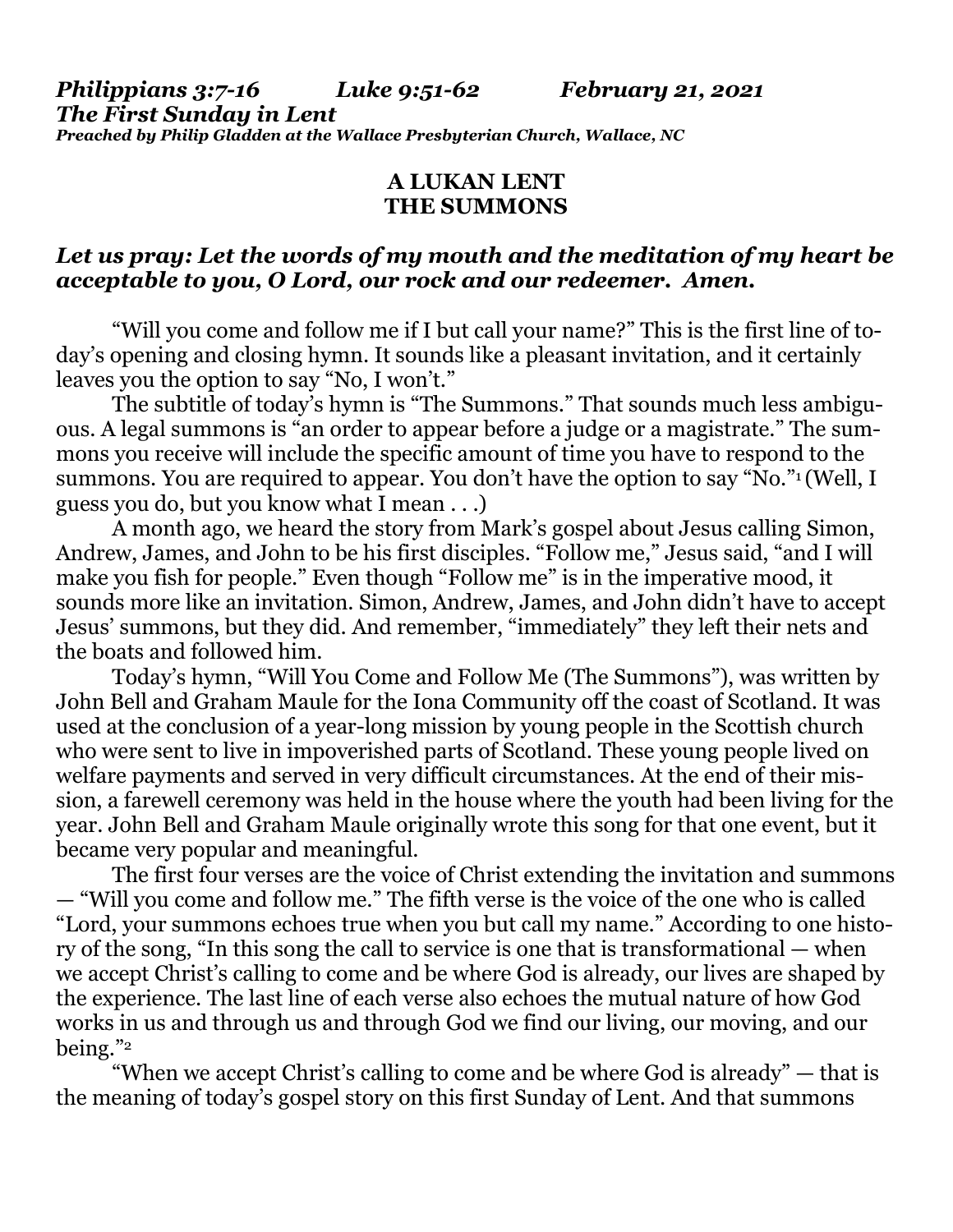stands in sharp contrast to how we so often ask, expect, even demand that God come to where we already are and to stay there with us.

The season of Lent is often called a journey. For the next seven weeks we will make our way through the gospel of Luke, following Jesus on his journey to Jerusalem. The journey begins as Jesus "sets his face to go to Jerusalem." This journey isn't a pleasure cruise or a day trip or a sightseeing tour. Jesus is determined to go to Jerusalem. In Luke's gospel it takes him ten chapters, almost half the gospel, to get there. As someone has

noted, Jesus' road to Jerusalem determines everything else. When Jesus sets his face to go to Jerusalem, that means he has accepted God's summons in his life.<sup>3</sup> Then Jesus turns to us and asks, "Will you come and follow me?"

Imagine that you are planning a big celebration for a significant event  $-$  a wedding reception, an anniversary party, a retirement send-off. You are excited as you send out the invitations and ask, "Will you come?" Typically the R.S.V.P. will ask if you plan to attend and, if so, how many are coming. Also, you usually need to respond Yes or No by a specific date. If you are R.S.V.P.ing, a simple Yes or No should be sufficient. But, if you can't attend and you are really close to the host, you might offer an explanation — "That's the weekend of Joe's graduation. . . We're going out of town for my mother's memorial service . . . etc., etc." While disappointed, the host will probably graciously accept your regrets. Imagine, though, if you are the host and you get this R.S.V.P., "I'll come to your party if I don't have anything better to do that weekend." That would be pretty offensive, wouldn't it?

The analogy isn't exactly 100% accurate, but maybe it helps us think about the urgency and importance of the summons of Jesus, "Follow me." When you get your invitation to the wedding or party in the mail, you typically have several weeks to reply. Jesus' summons requires an answer right now. That's at the heart of what Jesus says to the three would-be disciples:

\* Follower #1: "I will follow you wherever you go." Jesus: "Do you know what you're saying and what kind of journey I'm on?"

\* Follower #2: "Lord, first let me go and bury my father." Jesus (and doesn't this sound harsh?): "My invitation is more important than that."

\* Follower #3: "I will follow you, Lord; but let me first say farewell to my family." Jesus: "If you look back, you'll miss the opportunity. I'm moving ahead."

These are prime examples of what are known as the "hard sayings of Jesus." It might be easier to answer the summons if you are called away from less than desirable circumstances. But, as Fred Craddock says in his commentary, "The call to discipleship is not set against weak and flimsy excuses but against primary personal and family obligations: attending to creature needs, filial duty, and family love. Loyalty to Jesus . . . takes precedence over the best, not the worst, of human priorities."<sup>4</sup>

And that's why this story from Luke's gospel is so appropriate as we begin our Lenten journey with Jesus to Jerusalem. As the announcement about Lent in last week's bulletin said, "The season of Lent is a time of self-examination in preparation for the celebration of the resurrection of the Lord at Easter. It is the power of the resur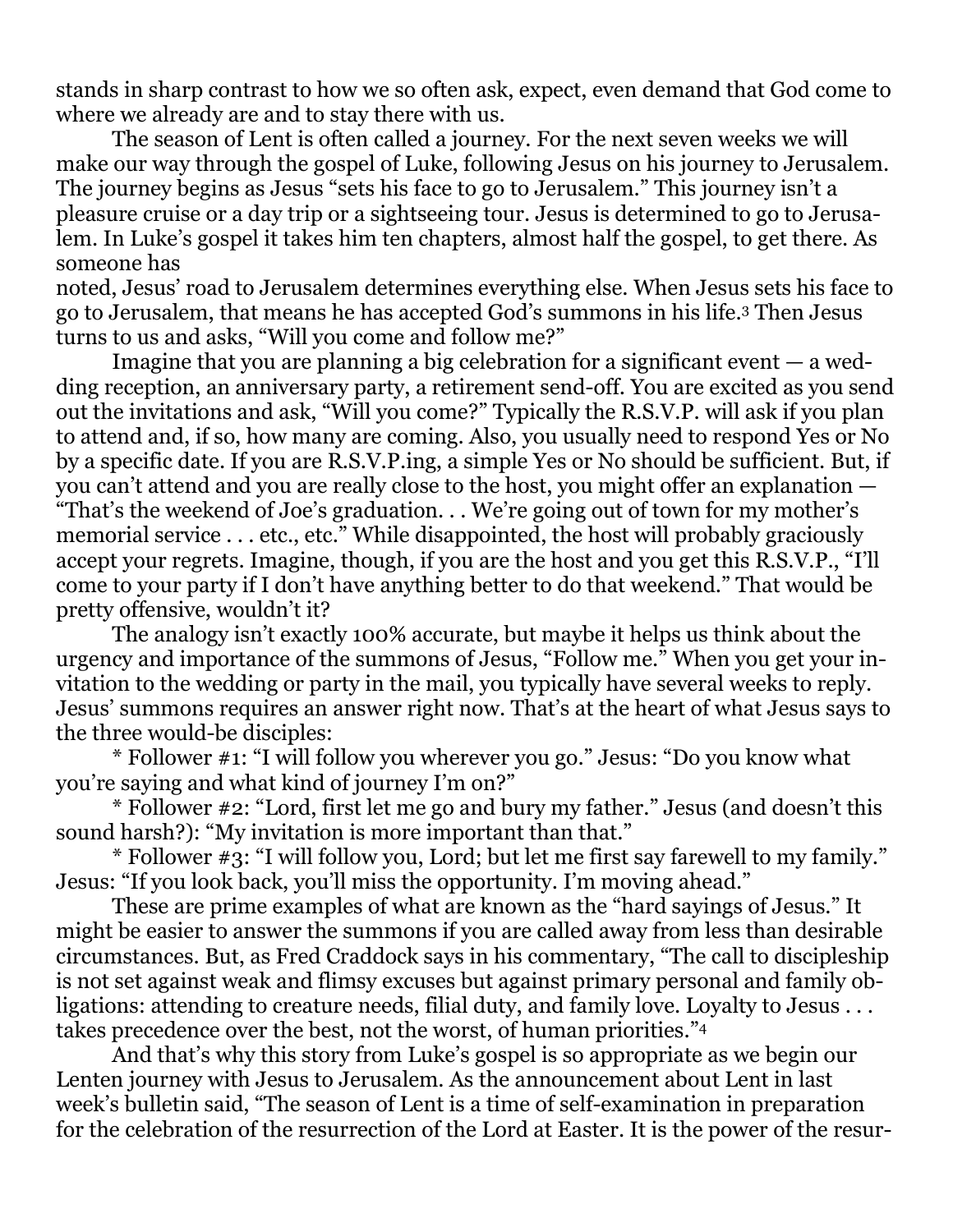rection on the horizon ahead that draws us into repentance toward the cross and tomb."<sup>5</sup>

In other words, the season of Lent is a time for us to examine our lives and confess how often we respond to Jesus' summons by saying, "I will follow you, Jesus, but . . ." Or, as someone said in Bible study this week, we have to face up to the truth that we all too often say, "I will follow you, Lord, but on my terms, not your terms." Here's how a blogger states the same thing: "Does Jesus make a noticeable difference in our lives? Or to put it [another way, *sic.*]: Does the grace, mercy, and love of God made incarnate in Jesus trump our plans and shape our lives, or do we shape our faith to fit the lives we've already planned?"<sup>6</sup> How do we R.S.V.P. the summons of Jesus in our lives? In my reading this week, I found these words that I wrote in my quote journal. They are a good description of our Lenten journey — actually, of our entire discipleship journey: "We never stop asking [Dietrich] Bonhoeffer's question, 'Who is Jesus Christ for us today?' to which we may add the qualifiers, 'in our work,' 'in our politics,' and 'in our relationships.'"<sup>7</sup>

The word of grace in today's gospel lesson is that we aren't on the journey by ourselves. Jesus doesn't summon us to discipleship and ministry and then say, "Good luck, you're on your own. I hope it works out OK for you." No, Jesus says, "Follow *me*." When we R.S.V.P. in good faith, we can be assured that, as our hymn says, "In your company I'll go where your love and footsteps show. Thus I'll move and live and grow in you and you in me."

The most challenging part to me of Jesus' summons in this story is when he says, "No one who puts a hand to the plow and looks back is fit for the kingdom of God." (Luke 9:62) That sounds a lot like Peter wanting to build three tents up on the mountain of Transfiguration so they could stay up there, basking in the glory of Jesus rather than going back down into the valley.

But Paul's words of encouragement to the Philippians can also inspire us in our journey of faith, not just during the seven weeks of Lent but throughout the marathon race of faith: "Not that I have already obtained this or have already reached the goal; but I press on to make it my own, because Christ Jesus has made me his own. Beloved, I do not consider that I have made it my own; but this one thing I do: forgetting what lies behind and straining forward to what lies ahead, I press on toward the goal for the prize of the heavenly call of God in Christ Jesus." (Philippians 3:12-13)

The song "Keep Your Eyes on the Prize" became the unofficial anthem of the Civil Rights Movement. The song encourages keeping on keeping on, even in the face of adversity. Many people have pointed out the scriptural references to Luke 9:62 and Philippians 3:14 & 17, which we have heard today. Whether we hear Jesus' summons as a gracious invitation ("Will you come and follow me") or an imperative ("Follow me"), Jesus waits on our R.S.V.P. If we say "Lord, I will follow you," then let us keep our eyes on the prize: "I got my hand on the gospel plow Won't take nothing for my journey now Keep your eyes on the prize, hold on. Keep your eyes on the prize, hold on."